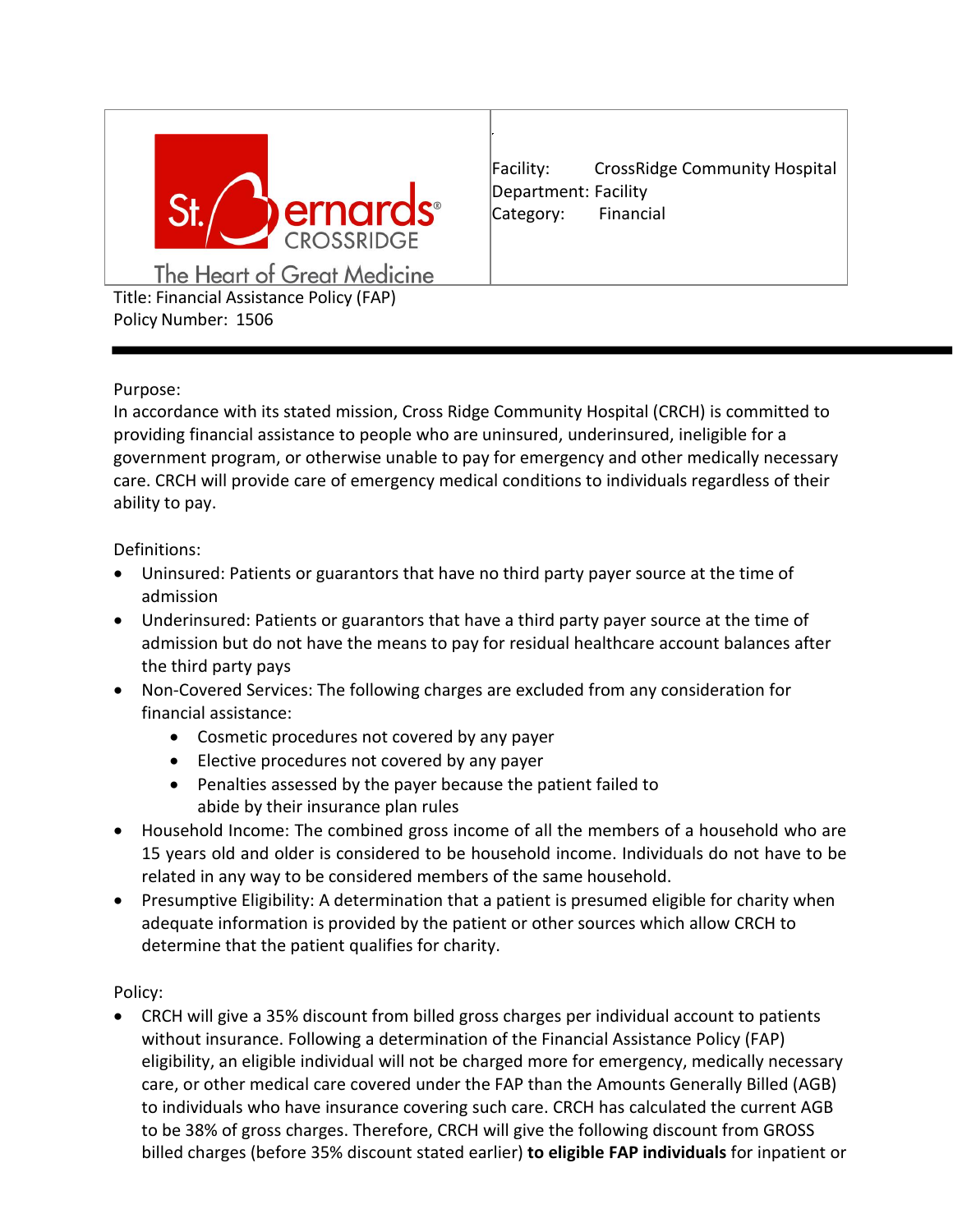outpatient gross charges:

Gross charges – 62% discount

- *The method of calculation of the Amounts Generally Billed to individuals who have insurance covering such care was the look-back method. CRCH reviewed claims allowed during the 12 month period of our fiscal year ending September 30, 2021 for this calculation.*
- CRCH will provide direct financial assistance (charity) using a sliding scale (25% 100%) based upon income levels up to 350% of the current Federal Income Poverty Guidelines as established by the Department of Health and Human Services. Eligibility for financial assistance (direct, payment plan or discount) will be subject to a review of income and reasonable expenses for the purposes of:
	- Establishing proof of income and indigence
	- Standardizing and equalizing the process of granting assistance
	- Assuring that all relevant considerations are made in reviewing the request for assistance

Procedures:

- 1. In order to be eligible for financial assistance, a Financial Assistance Application must be completed and submitted along with the required documentation. Patients will be offered a Financial Assistance Application with their admissions papers. Additionally, the application will be available free of charge on the St Bernards Healthcare website or upon request (see forms section below). The following documents must be submitted in order to be evaluated:
	- Financial Assistance Application (Completed and Signed)
	- Proof of Income (W-2, Income Tax Forms, Check Stubs, etc.)
	- Proof of Public Assistance (Proof of Food Stamps & HUD)
- 2. Completed Financial Assistance Applications that have been evaluated and approved by a related/affiliated facility of CRCH will be accepted as approved.
- 3. The application will be evaluated as follows:
	- Evaluate the patient's income and compare with the sliding scale income tables based on the Poverty Guidelines.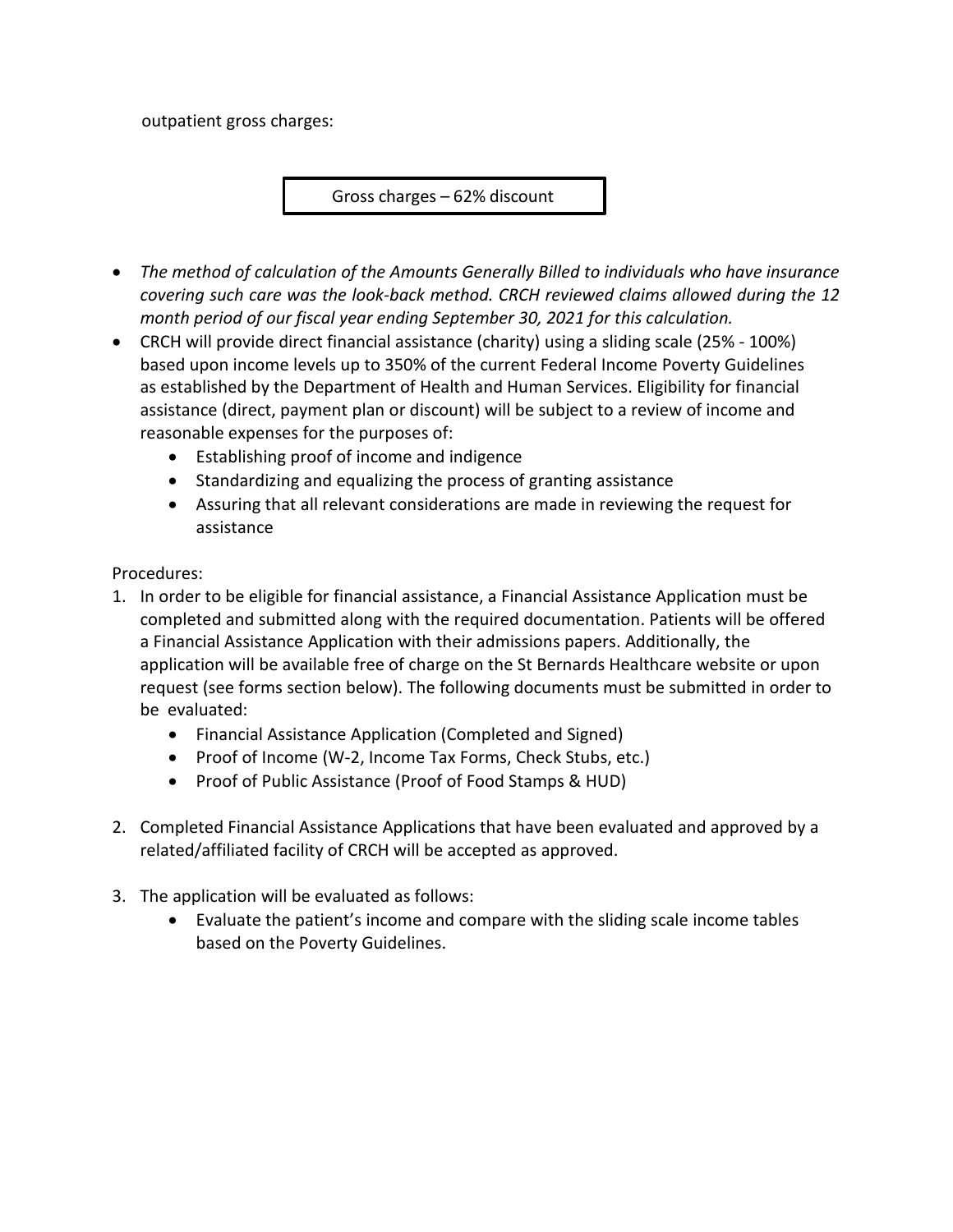**Poverty Income Guideline for 2022**:

| 2022 POVERTY GUIDELINES FOR THE 48 CONTIGUOUS STATES AND THE DISTRICT OF COLUMBIA            |                   |
|----------------------------------------------------------------------------------------------|-------------------|
| Persons in family/household                                                                  | Poverty guideline |
|                                                                                              | \$13,590          |
|                                                                                              | \$18,310          |
| 3                                                                                            | \$23,030          |
| 4                                                                                            | \$27,750          |
| 5                                                                                            | \$32,470          |
| 6                                                                                            | \$37,190          |
|                                                                                              | \$41,910          |
| 8                                                                                            | \$46,630          |
| For families/households with more than 8 persons,<br>add \$4,720 for each additional person. |                   |

(Note: This table is to be updated annually as the Poverty guidelines are published)

- Match the patient's immediate family size and annualized household income with the sliding scale amount in the table. The amount to reduce/write off will be the % at the top of the table.
- The FAP eligible determination will be considered to be effective for a period of 12 months following the date of approval unless evidence is received of a change in income or family size that would deem the eligibility no longer valid.
- 4. Patients/Guarantors receiving 100% financial assistance will be refunded any payments received in the six (6) months preceding the date of approval. Payments received after the date of approval, and within the 12 month effective period, are to be refunded as well for those receiving 100% adjustment.
- 5. Patients/Guarantors receiving less than 100% financial assistance are encouraged to set up a payment plan for the remaining balance with the following guidelines:
	- a. Sixty (60) months maximum preferred.
	- b. Minimum payment of \$50.00 per month expected, but a \$25.00 per month payment may be accepted based on ability to pay.
- 6. Presumptive Eligibility for Charity will be considered in instances when a patient may appear eligible for charity discount, but there is no financial assistance form on file due to lack of supporting documentation, an incomplete or no application available. In the event there is no evidence to support a patient's eligibility for charity, CRCH will base their determination on the below criteria:
	- a. Means-tested public program eligibility
	- b. Patient is deceased with no known estate
	- c. Transient, homeless persons, incarceration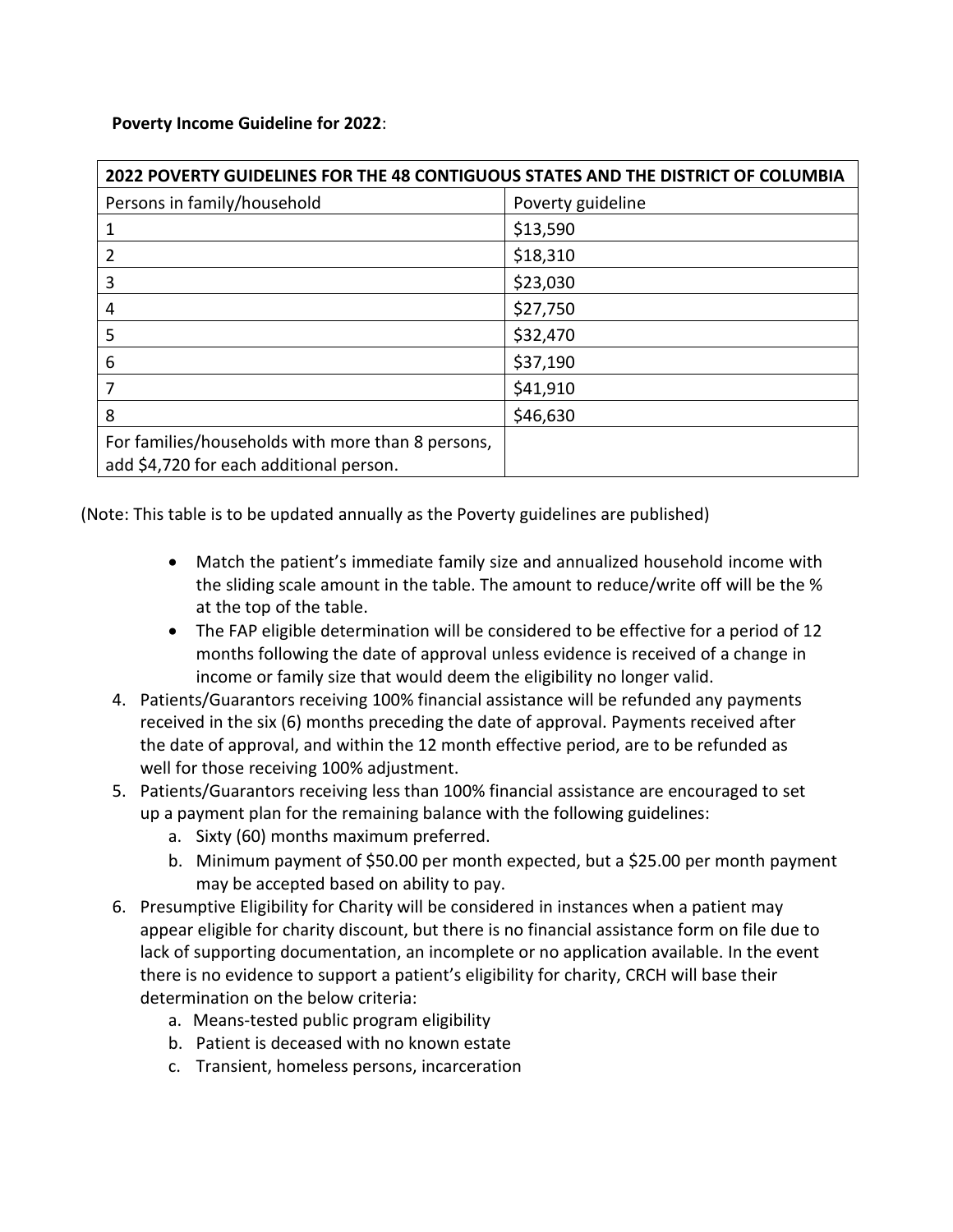- d. International student with no support group
- e. Persons with unknown identity
- f. 3rd party score below 100% FPG establishing charity-qualified conditions
- g. Validated 3rd party score from 100% 149% FPG income level and/or another one of the criteria listed
- 7. CRCH offers charity to patients with Medicaid as primary payer or secondary payer on billable patient charges.
- 8. A charity write-off will be given to any account with a balance of \$9.99 or below.
- 9. Patients who desire to pay their account balances quickly may be offered a PROMPT PAY discount of 5% on remaining balance. Discounts will NOT be given on accounts that have already been turned over for collections to a credit bureau.
- 10. No financial assistance will be granted on accounts that are in bankruptcy or have been finalized for legal action.

Billing & Collection:

- When allowed by contract or regulatory statute, CRCH will send regular patient statements and detail itemized statements when requested by the patient or responsible party. Any attorney request for billing statements will be fulfilled by sending detail itemized statements when proper patient or legal authorization is provided.
- Once the primary insurance plan has paid and amounts due from the patient/guarantor are determined, the accounts begin the billing cycle described below for self-pay patients/guarantors. CRCH billing cycles for sending self-pay patient/guarantor statements are as stated below:
	- Statement cycle commences at discharge
	- First bill is produced with Financial Assistance Summary (FAS) included on the back of the statement. It is the obligation of the patient/guarantor to provide a correct mailing address at the time of service or upon moving.
	- Successive statements are sent monthly.
	- After 90 day period has lapsed, a notification letter is sent stating a deadline that is no earlier than 30 days after the date that the written notice is provided at which time the account will be assigned to collection agency and reported as a negative item with a credit bureau. After 180 day notification period, CRCH assigned representative will review accounts to ensure all reasonable efforts to determine FAP eligibility have been made and approve accounts prior to assigning to a collection agency.
	- CRCH will accept and process Financial Assistance Applications from an individual that has not previously been determined whether FAP eligible from day 181 to day 240 from first post-discharge statement.
- Patients with Medicaid as the primary payer or Medicare patients with Medicaid as secondary payer should not have statements mailed to them.